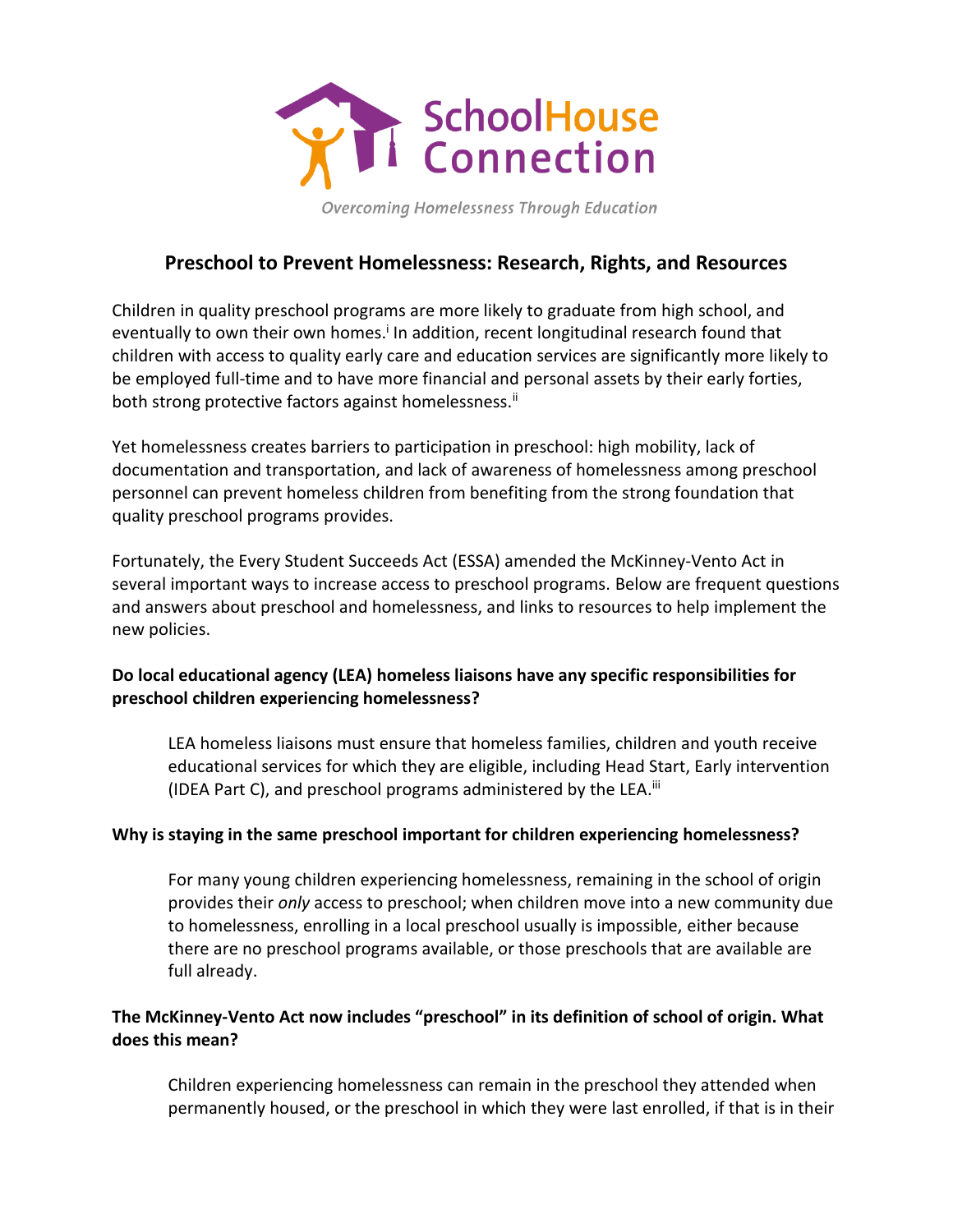best interest.<sup>iv</sup> This right to remain in the same preschool includes the right to receive transportation to preschool (even if preschool transportation is not typically provided)<sup>v</sup>, and continues for as long as the child is homeless, and until the end of the academic year in which the child moves into permanent housing.<sup>vi</sup>

#### **Which early childhood programs should be considered a "preschool" for McKinney-Vento purposes?**

Neither ESSA nor U.S. Department of Education (ED) Guidance includes a specific definition of "preschool." To determine whether a particular early childhood education program is a "preschool" under ESSA, a helpful reference is the definition that ED uses for McKinney-Vento data collection.<sup>vii</sup>

Per the U.S. Department of Education's data collection, specific examples of preschool programs that meet this definition include:

- Preschool programs operated or administered by an LEA;
- Head Start programs receiving funding from an LEA or for which an LEA receives the grant;
- Preschool special education services operated or funded by the LEA or mandated under the Individuals with Disabilities Education Act;
- Preschool programs and services administered or funded by the LEA through the use of Title I or similar government grants; and
- Home-based early childhood educational services funded and administered by an LEA.

[This flow chart](https://www.schoolhouseconnection.org/wp-content/uploads/2017/09/PreschoolFlowchart.pdf) provides a guide to apply that definition to an early childhood program.

## **Which factors should LEAs consider in determining whether it is in a child's "best interest" to stay in the preschool of origin?**

Under the McKinney-Vento Act, LEAs must presume that keeping the child in the preschool of origin is in the child's best interest, unless remaining in the school of origin is contrary to the request of the parent or guardian.<sup>viii</sup> LEAs also must consider studentcentered factors, including the impact of mobility on achievement, education, health, and safety. For preschool children, the ED Guidance also recommends that LEAs specifically consider attachment to teachers; availability and quality of services in the new area; and travel time.<sup>ix</sup> LEAs must give priority to the request of the parent or guardian.

#### **How might LEAs provide transportation to keep preschool children in their school of origin?**

As mentioned above, the right to remain in the preschool of origin includes the right to receive transportation to preschool (even if preschool transportation is not typically provided)<sup>x</sup>, and continues for as long as the child is homeless, and until the end of the academic year in which the child moves into permanent housing. $x_i$  LEAs are using various strategies to meet this requirement. For example, preschool special education buses often are not full and can accommodate additional children without disabilities with minor variations in routing. LEAs may wish to explore the use of special education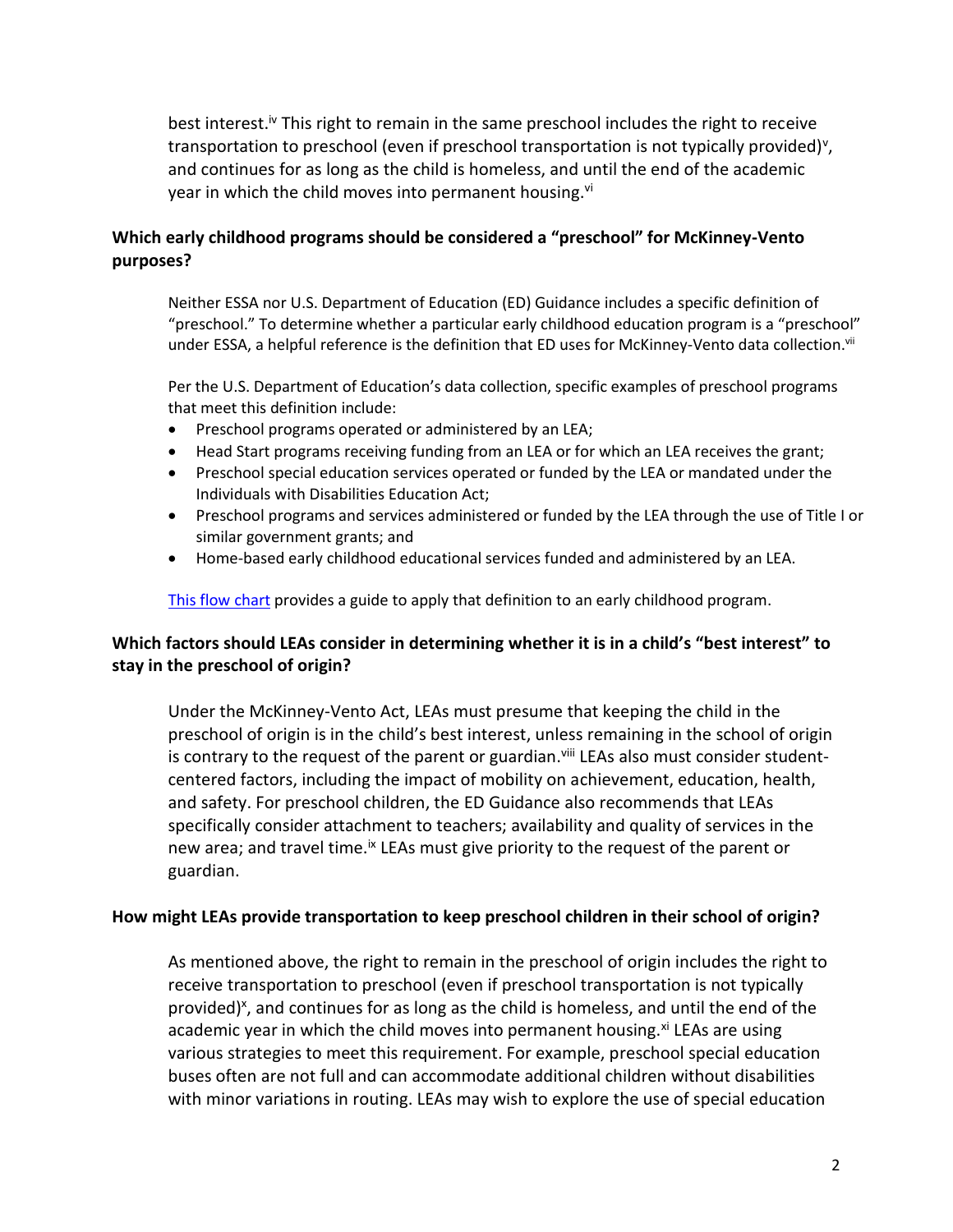preschool buses to provide transportation to McKinney-Vento preschool students. According to the [U.S. Department of Education,](https://www.schoolhouseconnection.org/wp-content/uploads/2017/09/OSEP-letter-5-Aug-13.pdf) special education buses can be used to transport McKinney-Vento children without disabilities, as long as no additional IDEA funds are used to transport those students. In addition, LEAs may wish to budget for transportation for McKinney-Vento preschool children as a use of their homeless reservation [under Title I Part A.](https://www.schoolhouseconnection.org/wp-content/uploads/2017/05/TitleIPartA.pdf)

## **Are LEAs required to enroll children experiencing homelessness in preschool programs immediately?**

Under the McKinney-Vento Act, LEAs must enroll homeless students immediately, even if students do not have required documents, or have missed application or enrollment deadlines during any period of homelessness.<sup>xii</sup> Therefore, if a preschool program has space, children experiencing homelessness must be enrolled immediately, even if they have missed an application or enrollment deadline.

In order to ensure that preschool programs can accommodate children experiencing homelessness who come into the area after the enrollment period, LEAs should allocate and hold open slots for such children, or prioritize them on wait lists. LEA liaisons should help families experiencing homelessness enroll in preschool programs as early as possible, as these programs often begin enrollment well before the start of the school year.

#### **Does the McKinney-Vento Act apply to Head Start programs?**

The McKinney-Vento Act applies to Head Start programs that are administered by LEAs.<sup>xiii</sup> In addition, all Head Start programs must follow the Head Start Program Performance Standards. These standards [include specific provisions on homelessness](https://www.schoolhouseconnection.org/wp-content/uploads/2016/12/HeadStartRegsJAN25.pdf)  [that are aligned with the McKinney-Vento Act.](https://www.schoolhouseconnection.org/wp-content/uploads/2016/12/HeadStartRegsJAN25.pdf)

## **Are children experiencing homelessness automatically eligible to attend preschool programs funded under Title I?**

Yes, children experiencing homelessness are automatically eligible to attend preschool programs funded under Title I. xiv